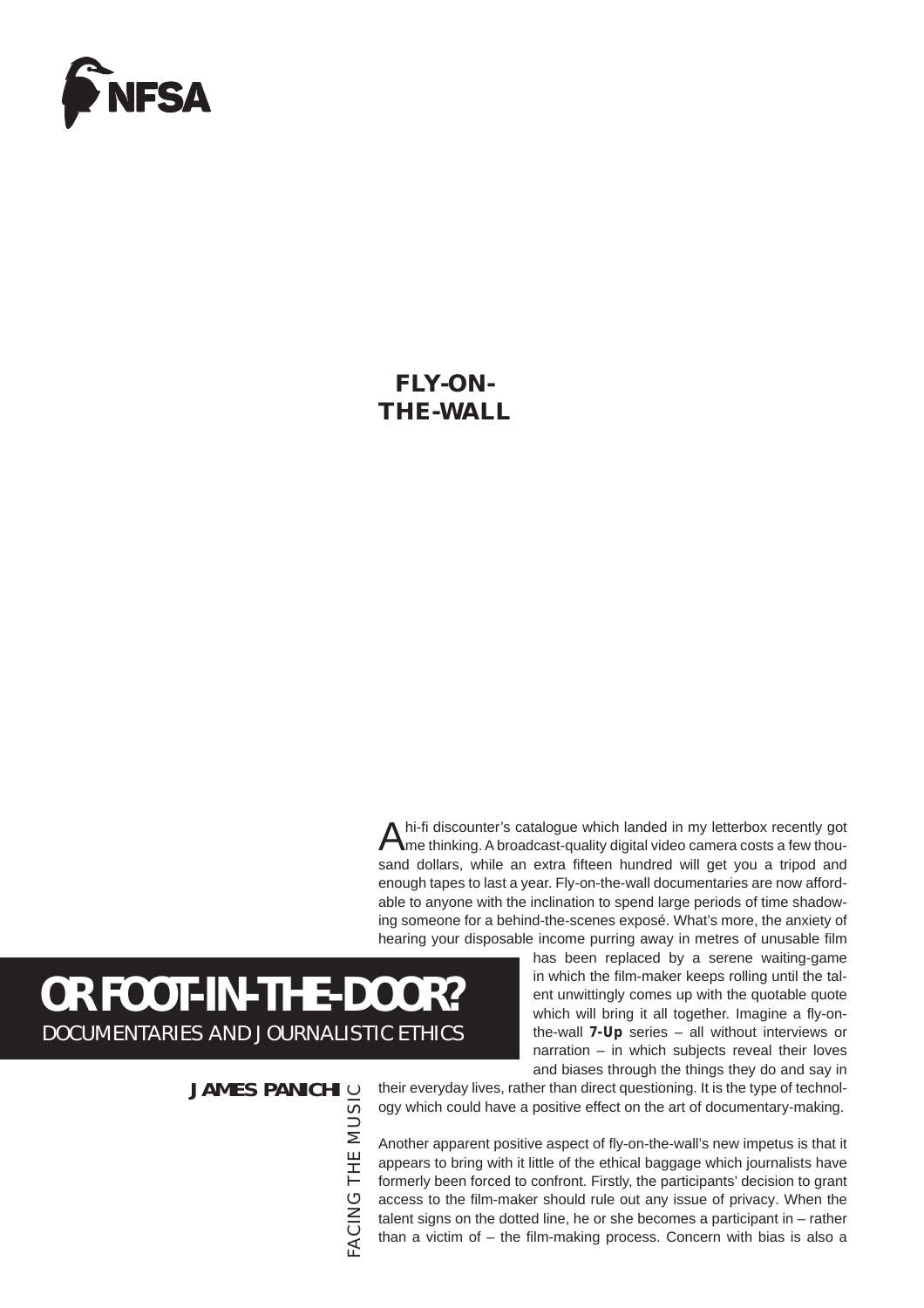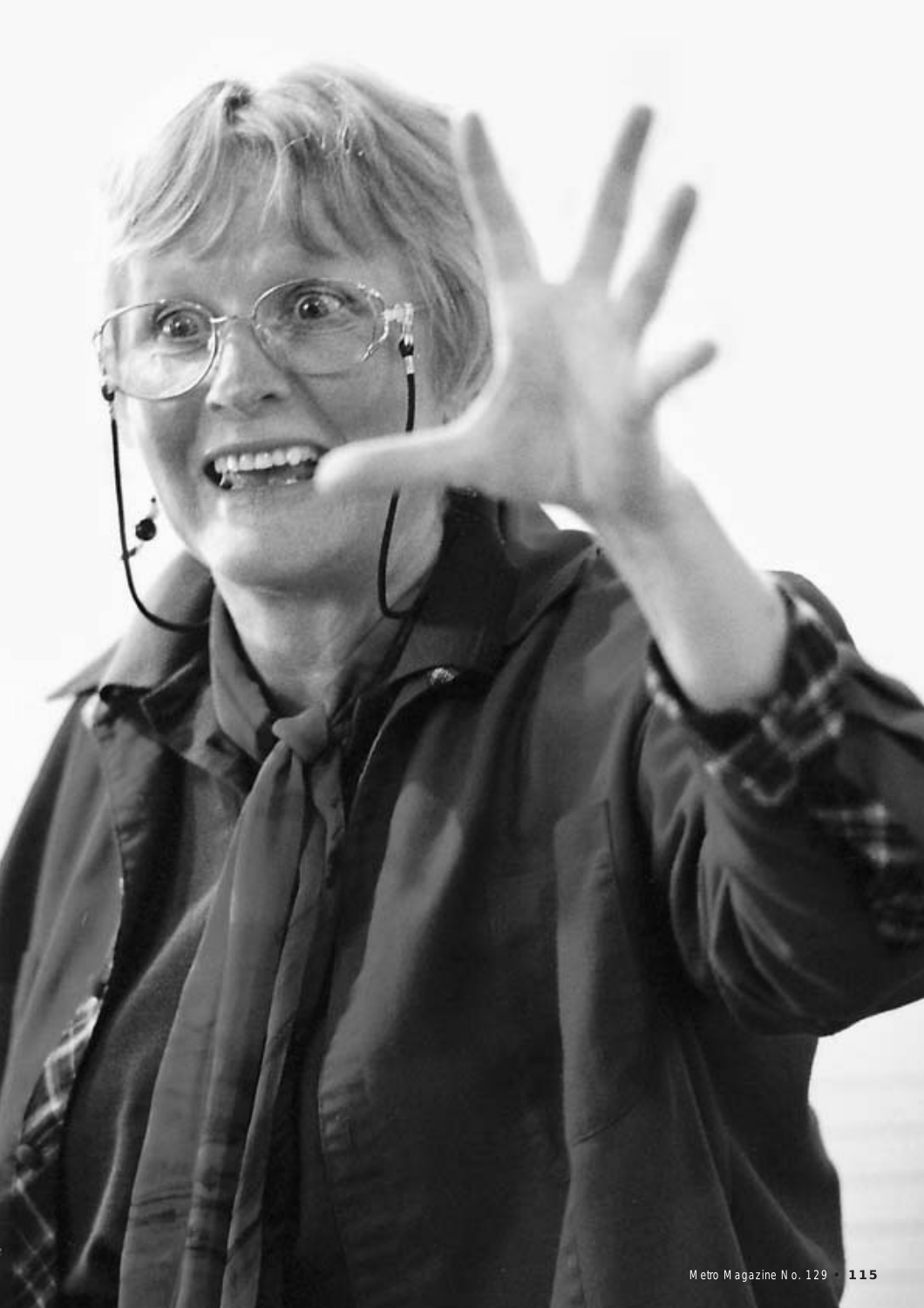**Boyd's sense of mission as an educator is constantly bolstered by the performances of the students, who appear oblivious to the nastiness of faculty politics.**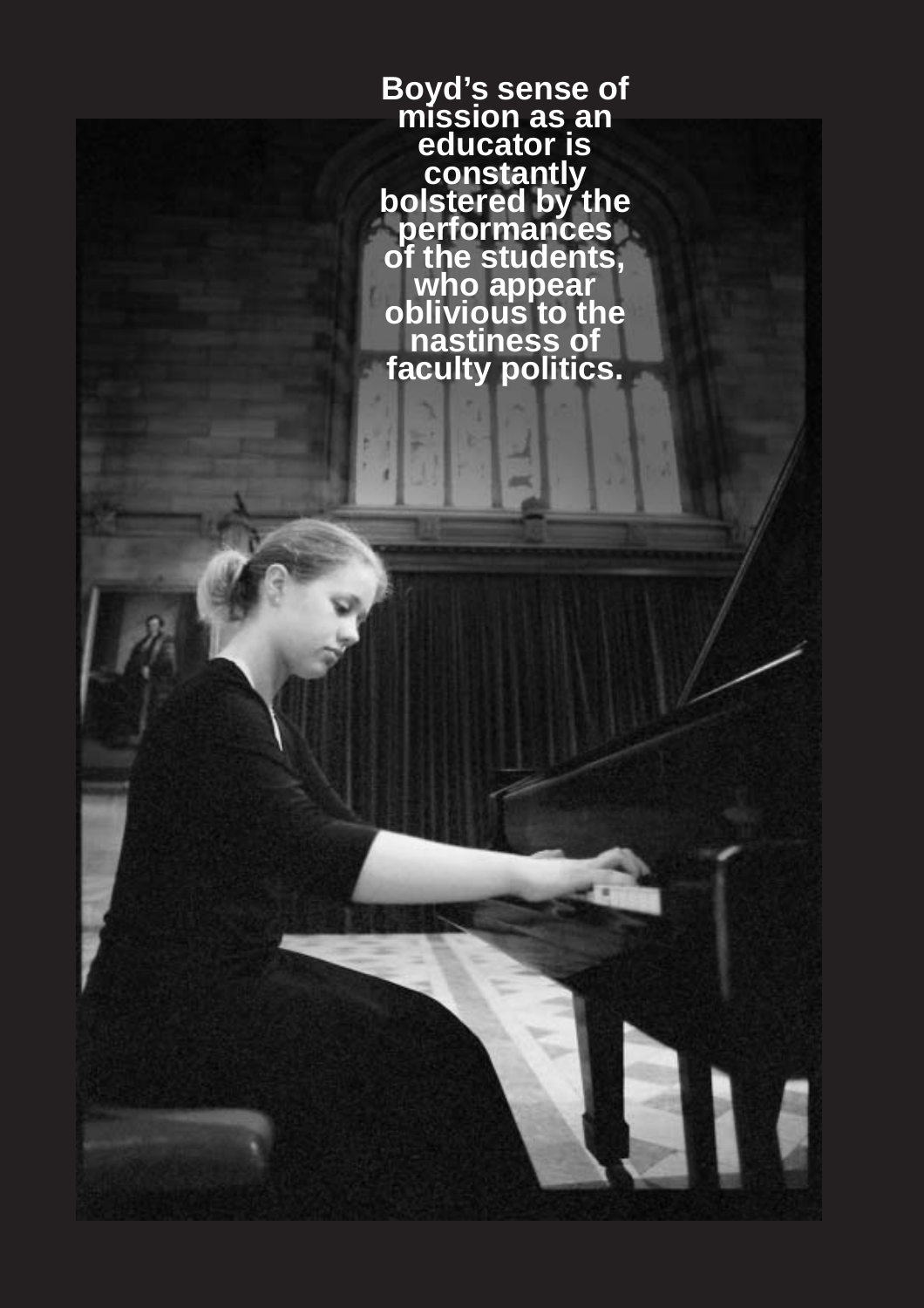thing of the past because, in the words of the old disclaimer, opinions and views expressed are not necessarily those of the film-makers. A documentary, we are assured, is not an extended current affairs programme in which the journalist must explain and weigh up the right to accuse with the right of reply.

Yet several of the ethical controversies sparked by the success of Reality TV shows should sound alarm bells for viewers of the latest Connolly-Anderson documentary, *Facing the Music*. For example, if fly-on-the-wall documentaries are giving us life as it really is – without the bias or filters of journalistic interpretation – why do people still play it up for the cameras? And if this is a glimpse of unadulterated, real life, why do the on-camera participants spend so much time putting forward their points of view and bemoaning the shabby treatment they have received?

The truth is that even the best fly-on-the-wall documentaries are currently operating in the type of ethically uncharted territory which the more commercially minded television journalists would die for. Audiences can be titillated by the nastiness of workplace fights without having to understand the history of the animosity, and people's privacy is routinely violated in the name of behind-the-scenes authenticity. The audience can never transcend the bias of the main protagonist to glean an insight into the big picture, while no-one on the receiving end of criticism is granted the right of reply. But more importantly still, the audience is presented with a scenario on the assumption that what occurs is real, when what is occurring is actually a type of instantaneous re-enactment for the cameras.

None of these concerns make for an unpleasant documentary – in fact, *Facing the Music* is altogether a more rewarding film than the Anderson-Connolly masterpiece, *Rats in the Ranks* (1996). The question is whether, in the age of cheap video tapes and DIY Reality TV, the documentary-maker can get away with avoiding the standards of fairness and honesty which we have come to demand from our journalists.

## **TELLING THE STORY**

Bob Connolly and Robin Anderson spent over a year filming *Facing the Music.* They ended up with one hundred and sixty hours of material, shot in and around the University of Sydney, with Connolly on camera and Anderson recording the sound (except for the students' performances, which were filmed and recorded separately). The two subsequently spent eighteen months editing the material and have produced an 86-minute documentary which deals with the impact of savage funding cuts to the Music Department.

As was the case with *Rats in the Ranks*, much of the film's structure is a product of developments unfolding before the camera. In *Rats in the Ranks,* the political hide of Leichhardt's charismatic mayor, Larry Hand, is saved by eleventh-hour Machiavellian expediency. The documentary's loose ends are eventually tied up by a *deus ex machina* led by Kate, a councillor who turns 'rat' to support Hand's candidacy.

But while Hand remains true to himself and his questionable values, the narrative structure of *Facing the Music* results in a more challenging film. The outside danger – funding cuts to the department – is still unresolved by the end of the film. This time the element of change is provided by the film's protagonist, Professor Anne Boyd. At the beginning of the 1999 academic year, Boyd is an unrepentant strike-breaker who crosses her colleagues' picket-line while grumbling that it is 'not at all clear to me what it's all about'. By the end of the year she is on stage at a student rally stating clearly through a rickety megaphone that 'students united, *will* never be defeated'. So while Anderson claims the 'sense of economic crisis' was what attracted her and Connolly to the story, *Facing the Music* actually appears more character-driven than *Rats in the Ranks* – and as a result proves a much more complex film.

The film-makers explain Boyd's radical transformation from conservative, middleclass academic to tertiary, middle-class activist by examining three facets of her identity: an administrator forced to cut quality from the curriculum; a passionate yet at times impatient university lecturer; and a successful composer with something to say.

As an administrator, Boyd is out of her depth. She accepts the degrading task of writing letters to find sponsorship for her department, then runs out of steam after the first rejection. She is unwilling or unable to play the numbers game to garner support within her own department and responds emotionally to criticism from the university.

Yet this part of the film is as much about the changing role of academics as it is about tertiary funding cuts. People with a background in research are required to manage large budgets, market their department to the corporate world and get student bums-on-seats for their courses. It is no longer even an issue of whether they are up to the challenge – in *Facing the Music* they clearly are not. Boyd's predicament simply raises the question of whether academic staff should have to take on these tasks at all.

But seeing Boyd in action as a lecturer is a reminder of what good teaching looks like. She's enthusiastic about her subject and eager to get students fired up. When discussing the cuts, she says that it all comes down to 'opening doors' for students. Later she describes Sydney University as her 'holy temple' and teaching there as a 'privilege and a calling'. She increases her teaching load from six to twenty hours a week to keep courses on track and, ultimately, becomes politically militant to protect her students.

As her activism increases, we are left in no doubt her concerns have more to do with the future of her students than academic salaries. By now, her transformation into a union militant is complete. In one protest, a truck pulls up to enter the University grounds and Boyd confronts its driver: 'Hi, mate – if you drive across now, you'd be driving across a picket line'. Not bad for a former scab.

Yet her rapport with a female student illustrates that Boyd's positive energy can come unstuck. At the height of the funding crisis, she reduces a post-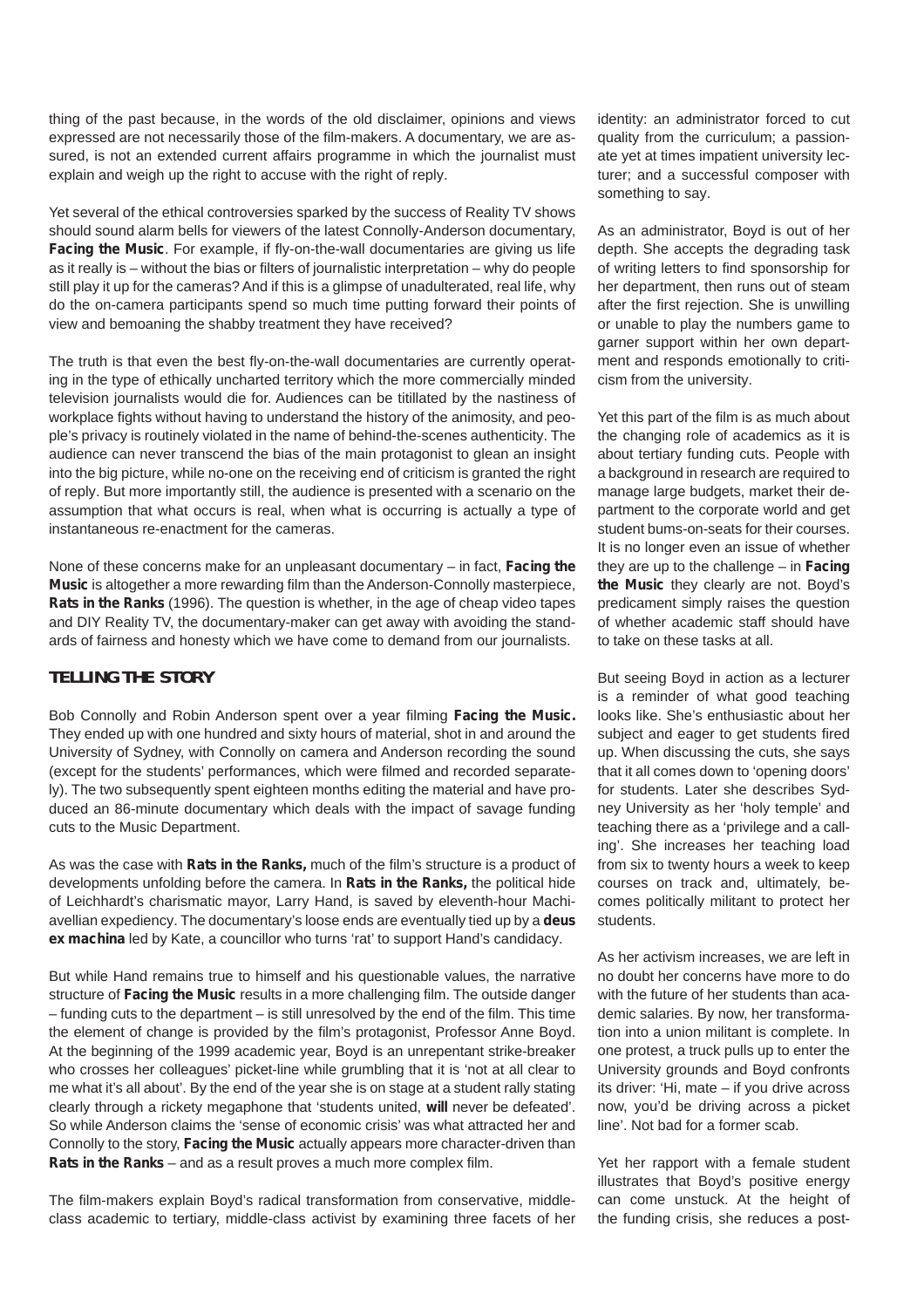graduate student to tears by criticizing her work in unnecessarily strong words. 'You need a clean slate, let it happen', she says. 'There are so many people walking around this earth, trying to be composers, and they can't bloody well write music. Don't be one of them'.

This moment suggests that the behindthe-scenes politicking in the Department has left Boyd the worse for wear, particularly in the context of her own susceptibility to criticism. Another turning point in her career as Head of Department comes when she's described as 'out of touch' at a senior staff seminar – a relatively mild rebuke, especially in the cut and thrust of university politics today. Boyd is devastated by the remarks, yet does not hesitate in turning on her own student with what are arguably unduly harsh comments.

Boyd's sense of mission as an educator is constantly bolstered by the performances of the students, who appear oblivious to the nastiness of faculty politics. The beauty of the music in the performances interspersed throughout the film places Boyd's commitment to the course in a clearer ideological perspective. In no other department would the importance of nurturing talent have been so apparent and nowhere would the tragedy of funding cuts have been clearer. This is also a rare instance of editorial intervention – the beauty of the music is there to hammer home the message that learning for learning's sake is what an advanced society should be all about.

Boyd's work as a composer comes to prominence as she gradually withdraws from the pressures of university life. She tells her stunned colleagues that composing will now take priority over her academic work and, as a result, she will not be Department Head in the following year. We are then offered an insight into Boyd's work at home over a piano keyboard, followed by the rehearsal and a recital of her composition.

As in *Rats in the Ranks*, the film supplies us with a supporting cast of villains. Most of them remain unseen – Chancellor Leonie Kramer, the faculty, the government. Others are much closer to home: staff members who discuss declining student numbers as though it

was the least of their worries; legions of associate professors who say they could be earning three times more in 'private enterprise'; Winsome Evans, a senior staff member with thirty years teaching experience, who admits she is unwilling to take over as Head of Department because she 'can't use a computer'. The film's supporting-role villains have enough depth to raise the issue of whether the funding cuts are in part warranted after all.

#### **THE POLITICS OF FILMING**

The positive side of both the fly-on-the-wall documentary and Reality TV is that they offer us an insight into a type of person or a part of society with which we might not be familiar: the machinations of a university department in *Facing the Music* or the *joie de vivre* of a strip-club manager in *Big Brother*. That's not to say the sound-bite of the day on *Survivor* offers us the same insight as the best of 160 hours of footage shot by Connolly and Anderson. It means that for what this concept is  $-$  a subjective view of an event – it is informative and worth our time.

But in ethical terms, Reality TV and documentaries must part company. Reality TV is largely immune to the standards of journalism because participants are removed from a wider context. Ten people may be thrown together on an island or in a house and that's where the background ends – their decision to kiss or argue is the only story worth reporting. With *Facing the Music*, the world in which the action takes place is much broader. The University of Sydney is cutting funding as a result of decisions made by a federal government. The discussion which takes place in the Music Department is therefore part of a context which is both political (an analysis of the effects of government policy) and social (an examination of the role education should play in a Western democracy).

Yet the rules of fly-on-the-wall documentary-making are very postmodern: everything is subjective and no voice-overs or authorial intervention will explain the context. There are no one-on-one interviews, no graphs to show the decline of student enrolments *vis-à-vis* funding reductions, no attempt to explain public servants' endemic fear of change. In *Rats in the Ranks*, no-one questions Hand over the morality of his behaviour and no-one gives Councillor MacIndoe a chance to explain how he has been affected by unscrupulous politics. In fact, none of the characters' histories or ideological baggage are even considered. Their background is left to the audience's imagination.

#### **FIRST THE MEAT, THEN THE GRAVY**

The fly-on-the-wall documentary can be reduced to a game of propaganda in which contestants consciously use the spotlight to their advantage. The people in the editing suite then decide whether to include material which will undermine the contestants' claim. No matter how unobtrusive the camera, those filmed are acting out a role and playing their best hand.

In *Facing the Music*, to suspend disbelief and see the documentary as anything but a highly artificial environment which Boyd uses as a bully pulpit is no mean feat. Students in the background wave or smile as the camera goes past, while grinning office workers poke their heads through doors. The shadow of the camera crew is at times in-shot, along with the cables and wires of the recording equipment. Winsome usually manages to couple her tracky-dacks with an Amnesty International Tshirt and the eyes of administrator Chris Miles dart nervously towards the camera whenever she speaks (MacIndoe had the same problem in *Rats in the Ranks*).

The scene in which the post-graduate student is berated and cries appears to capture a moment of spontaneity, followed by a pause in which Boyd leaves to make her a cup of tea. The camera remains fixed on the teary face of the student until she feels compelled to do something. She grabs her handwritten music sheet and tears it in half. Why? Couldn't she take it home and rework it? Or was she telling us –